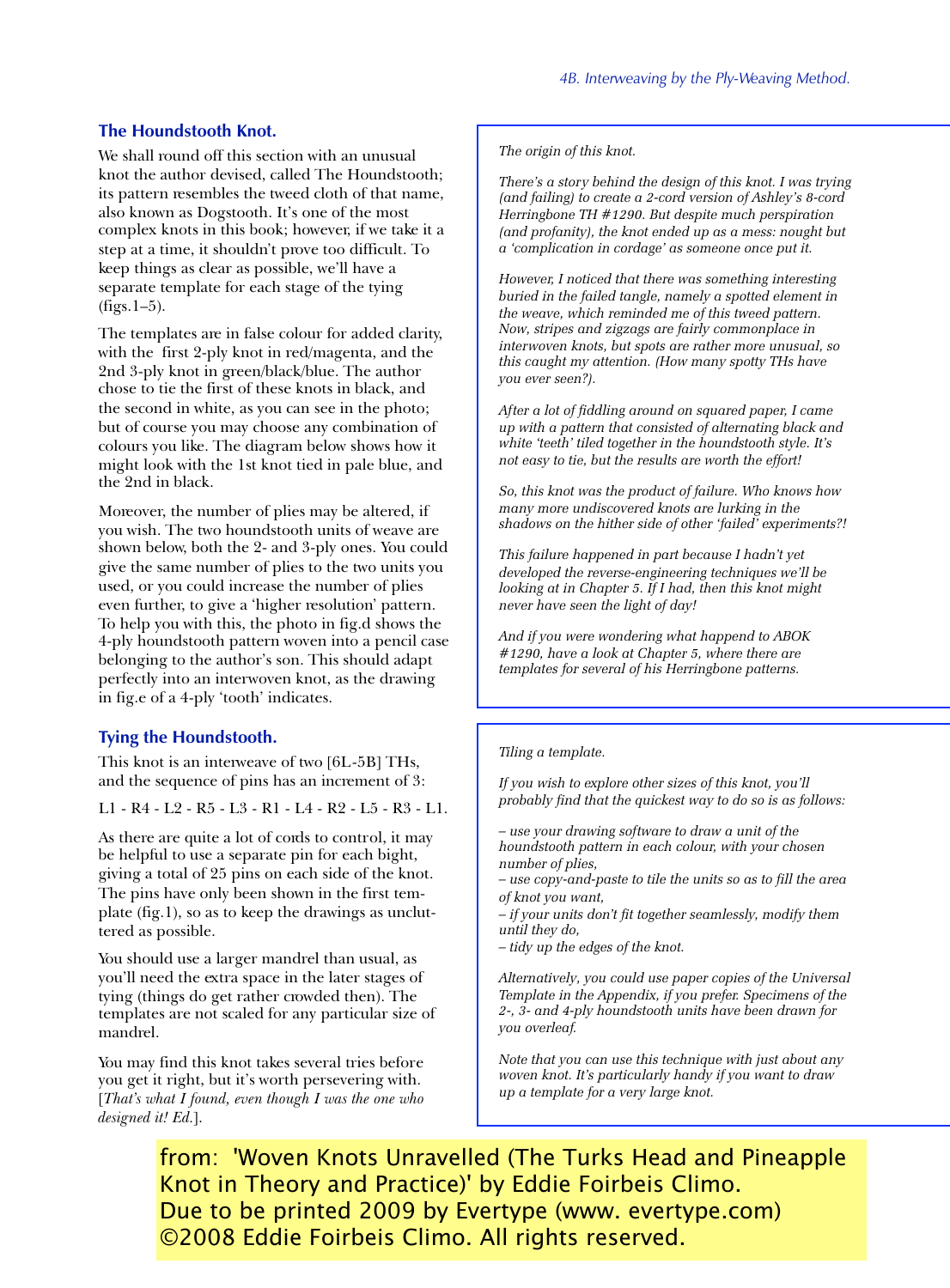

*a. the appearance of the finished Houndstooth knot, tied in blue & black.*





*c. The 2- and 3-ply houndstooth units used in the present knot.*



*d. detail of a pencil case, woven in 4-ply houndstooth.*



*b. the Houndstooth, tied as a 2x[5L-4B] interweave, tied in black & white.*





*e. the 4-ply houndstooth unit used on the pencil case, and a modified 3-ply unit based on it.*